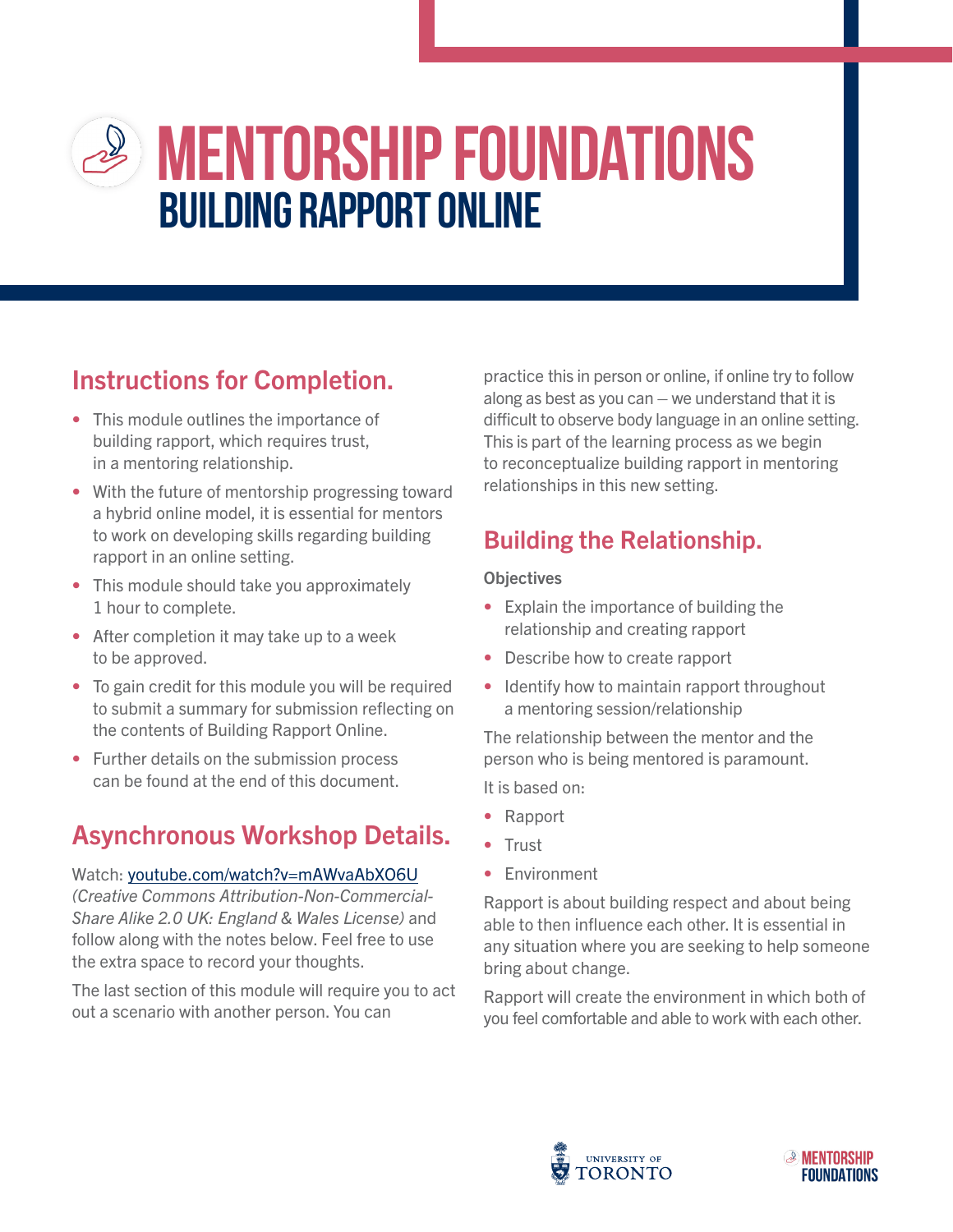

UNIVERSITY OF **TORONTO** 

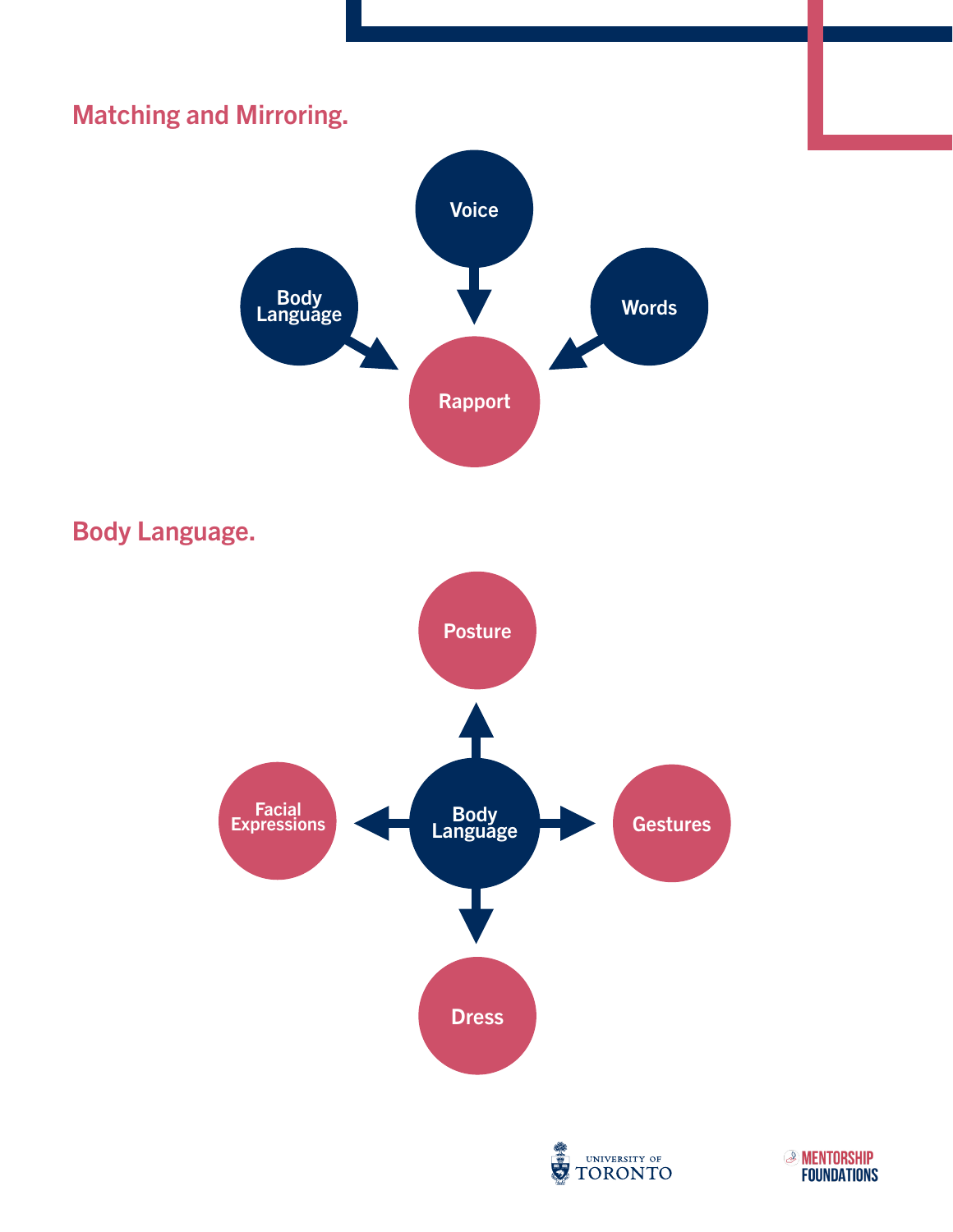### Words.



### Rapport Excercise.

#### Step 1

- find a partner to work with
- ask your partner about something they are interested in

#### Step 2

- discuss the subject with them for 2 minutes
- at some point during this, match your partner's body language and disagree (mismatch) the verbal content of the discussion

#### What was the impact on your behaviour?

#### Step 3

- discuss the subject for a further 2 minutes
- this time mismatch the body language and match the verbal content of the discussion

What was the impact on your partner's behaviour?



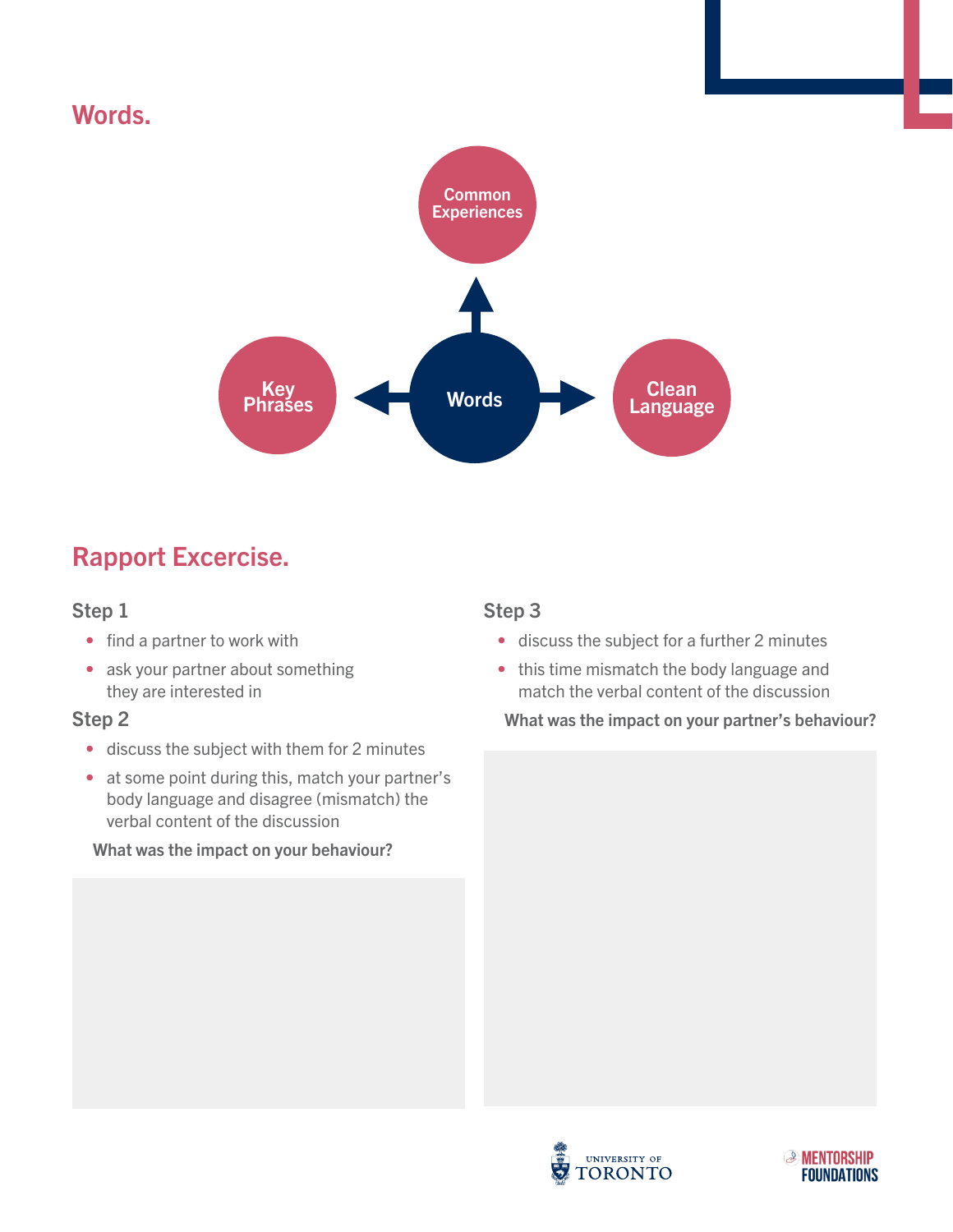#### Step 4

- discuss the subject for a further 2 minutes
- during this time match your partern's body language and match the verbal content of the discussion What was the impact on your partner's behaviour?

### Gaining Trust Exercise.

Write down what behaviours are important to gain someone's trust.

Trust Examples:





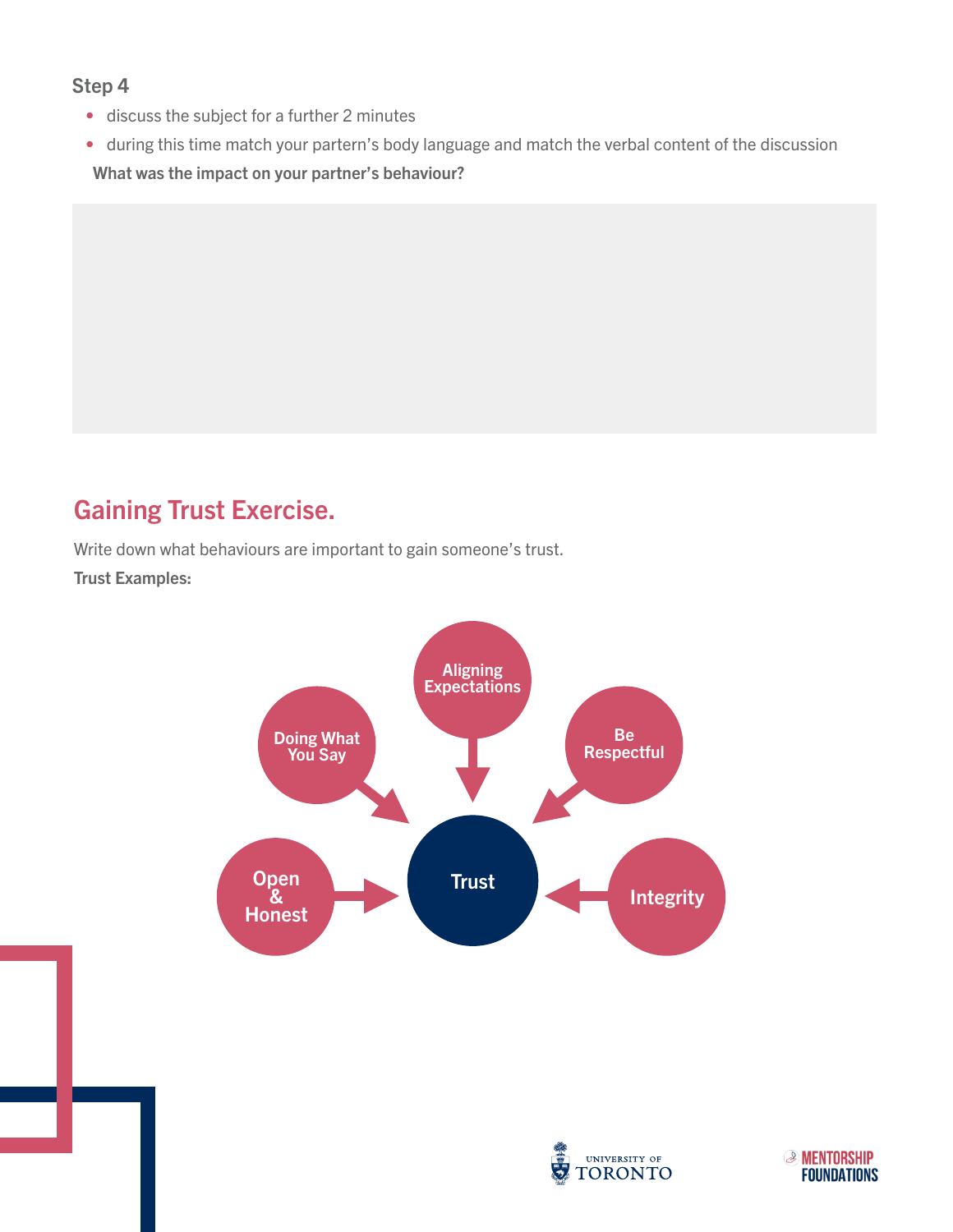### Nine Tips for Establishing Trust.

#### *([https://www.mentoringpittsburgh.org/media/W1siZiIsIjIwMTcvMDkvMDYvYXpzZW5qNmwz](https://www.mentoringpittsburgh.org/media/W1siZiIsIjIwMTcvMDkvMDYvYXpzZW5qNmwz X1BlZXJfTWVudG9yaW5nX0hhbmRib29rLnBkZiJdXQ/Peer%20Mentoring%20Handbook.pdf)  [X1BlZXJfTWVudG9yaW5nX0hhbmRib29rLnBkZiJdXQ/Peer%20Mentoring%20Handbook.pdf\)](https://www.mentoringpittsburgh.org/media/W1siZiIsIjIwMTcvMDkvMDYvYXpzZW5qNmwz X1BlZXJfTWVudG9yaW5nX0hhbmRib29rLnBkZiJdXQ/Peer%20Mentoring%20Handbook.pdf)*

Trust can be a very difficult thing to establish. Both you and your mentee will bring your own set of expectations, hopes, and experiences to the relationship.

All of these things affect the way the relationship will develop, the purpose and goals of the relationship, and the boundaries you and your mentee establish.

Consistency is a big part of trust building. Make sure your actions and your words match and that you follow through on commitments.

Know that you will get busy. Things will come up. What's important is to be open and honest about your limitations and realistic about your commitments to your mentee.





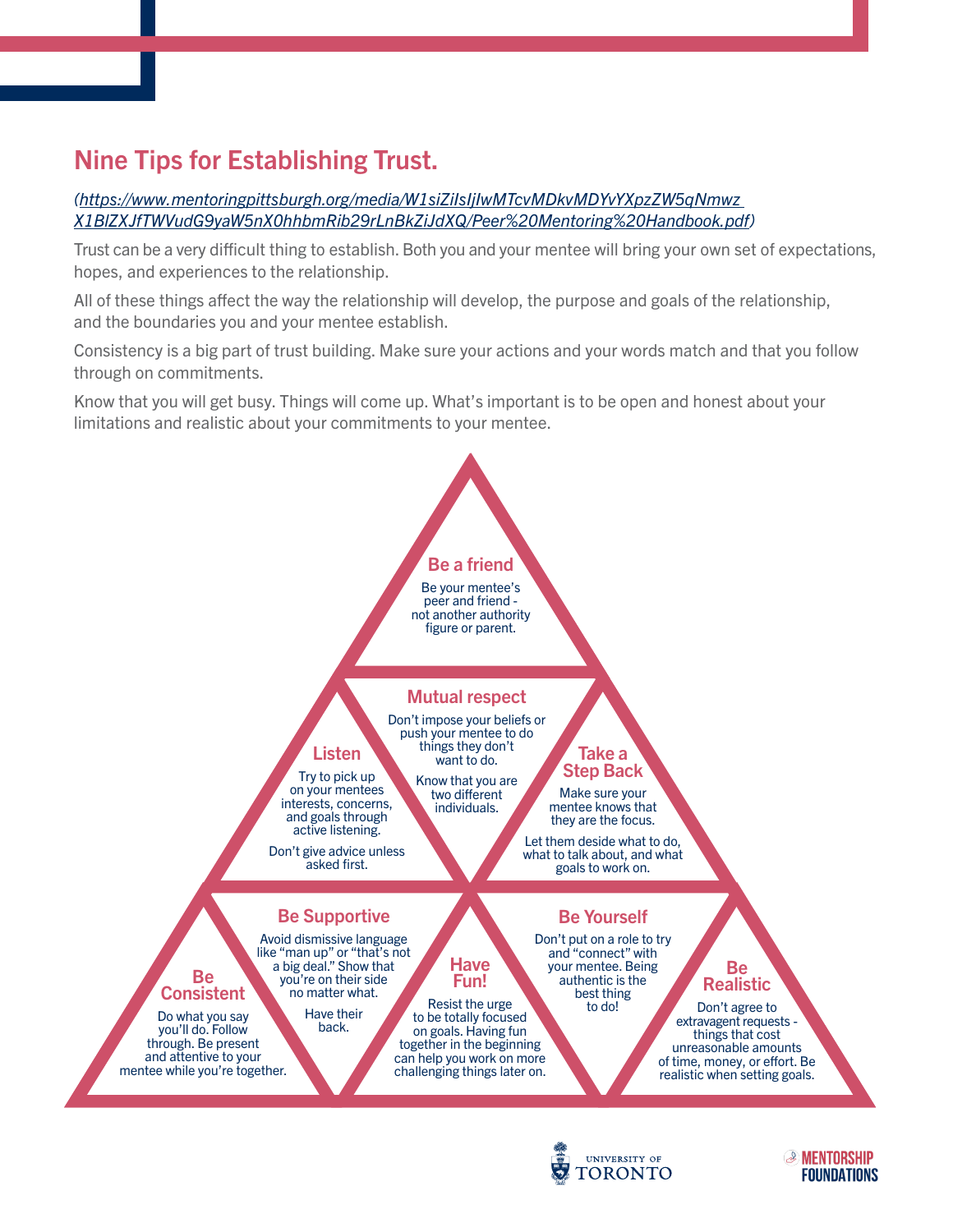### Environment Exercise.

What do you need to consider about the environment in order to build the best relationship with the person you are mentoring?

Environment Examples:

- Comfortable
- No disturbances
- Being prepared and planned
- Timing of the mentoring session
- Out of the normal working environment

# The Online Space.

Mentoring online may present various barriers and benefits for both mentors and mentees. The online space can be seen by some as intimidating and disconnected and by others as empowering.

#### Considerations:

| <b>Potential barriers when mentoring</b> | <b>Potential benefits when mentoring</b> |
|------------------------------------------|------------------------------------------|
| in an online space                       | in an online space                       |
| • guaranteeing confidentiality           | • less travelling time                   |
| • distractions in physical space         | • can meet with new people around        |
| • virtual distractions                   | the world                                |
| • internet connection                    | • connects two people who may            |
| • virtual platform malfunctions          | never meet otherwise                     |
| • technical barriers                     | • encourages networking                  |
| • unable to read body language           | • mentee may feel more agency            |
| accessibility needs                      | • comfortability                         |

When beginning a new mentorship communication is key. It is important to have a conversation about any barriers that may be preventing either the mentee or mentor from showing up fully.